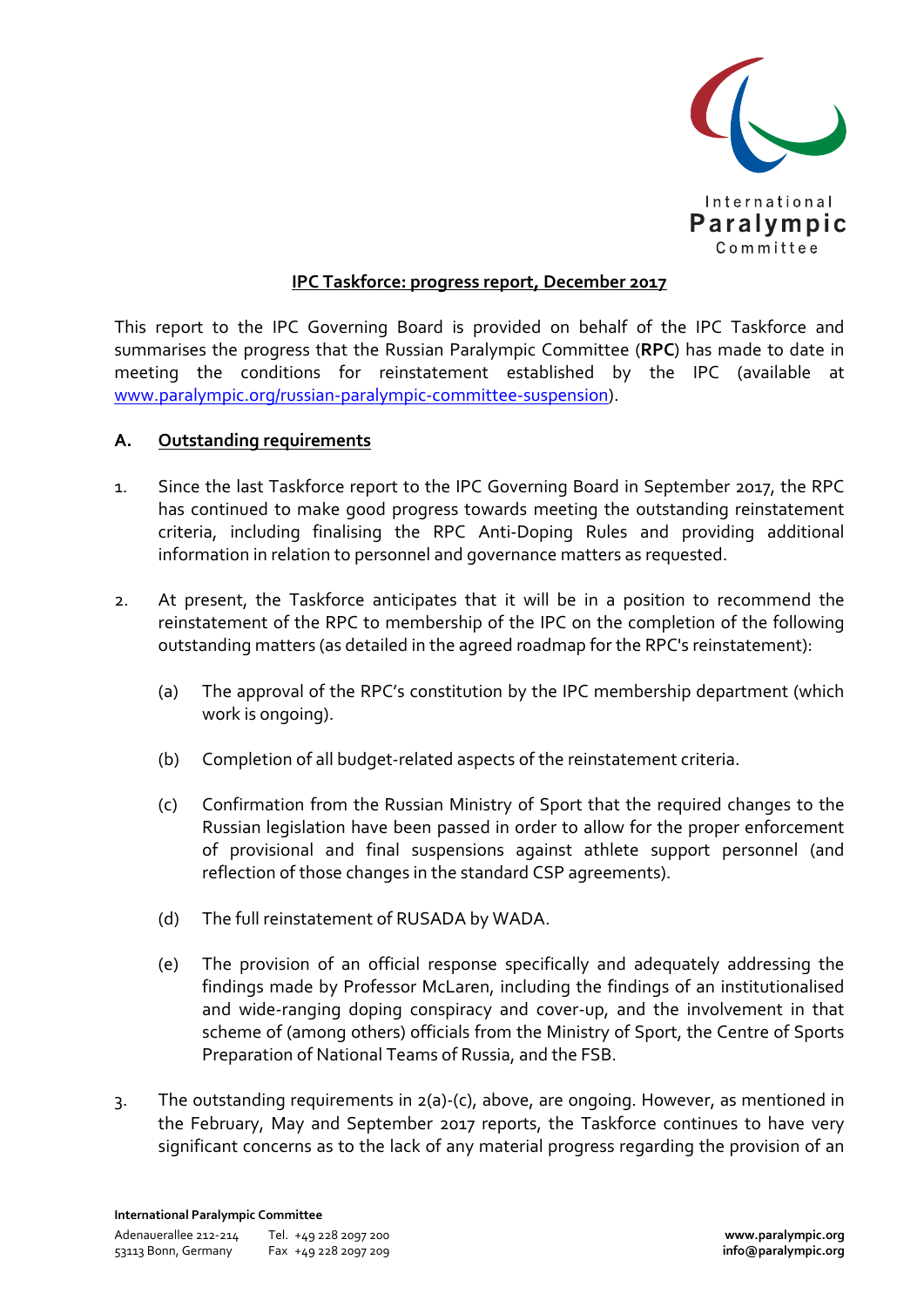

official response from the Russian authorities adequately addressing the findings made by Professor McLaren. As has been repeatedly communicated by the Taskforce, Professor McLaren's findings (including the evidence released) must be specifically addressed, whether by acknowledging the findings and tackling the problems, or by properly rebutting the findings. The Taskforce considers this to be a fundamental requirement, as unless and until the problems that led to the RPC's suspension are fully understood and addressed, they cannot be fixed for the future. In that respect, the Taskforce refers to the findings of the CAS Panel in Russian Paralympic Committee v International Paralympic Committee, CAS 2016/A/4745, at paragraph 95:

*'What has occurred in Russia was not a minor breach of an obligation or a random failure. Instead, this situation of noncompliance has been ongoing for many years … The RPC has not established that there was at the time of the Decision, or now, a systemic cure for the systemic failure that occurred within the RPC jurisdiction and "on the RPC's watch" and that clearly demonstrated that there had, at the least, been a marked failure by the RPC to fulfil its obligations to ensure compliance with its Anti-Doping Policy.'*

- 4. To date, the Taskforce notes that there has been no such acceptance of the McLaren findings, nor any proper rebuttal. The Taskforce has provided the Russian authorities with numerous opportunities to address this issue, and it is disappointing that they have chosen not to do so. In particular, despite several requests, the Taskforce has been provided with no information on the investigation allegedly carried out by the Russian Ministry of Sport (which is said to exonerate various individuals of any wrongdoing).
- 5. On 8 November 2017 the Investigative Committee of the Russian Federation issued a short statement regarding its ongoing investigation into Grigory Rodchenkov, the former director of the Moscow laboratory. The Investigative Committee stated that *'The assumptions of the independent WADA expert McLaren regarding the substitution of positive doping samples of Russian athletes for negative, during the Winter Olympiad by the Sochi Anti-Doping Laboratory as well as the existence of a certain state-sponsored doping program in Russia aimed at winning the maximum number of medals by athletes - were disproved. … If there were any violations of the anti-doping rules, they were of a purely individual nature.'* However, the Investigative Committee did not provide any supporting evidence for its statement, or explain how specifically the McLaren findings had been *'disproved'*. Instead, it simply stated that (among other things) it had interviewed various athletes, coaches and others (all of whom denied any knowledge of a doping programme), and that expert studies had disproved the sample swapping findings. None of that evidence has been made available to the Taskforce. Accordingly, the Taskforce does not consider that the Investigative Committee's statement properly rebuts the various findings made by Professor McLaren, and the evidence subsequently released